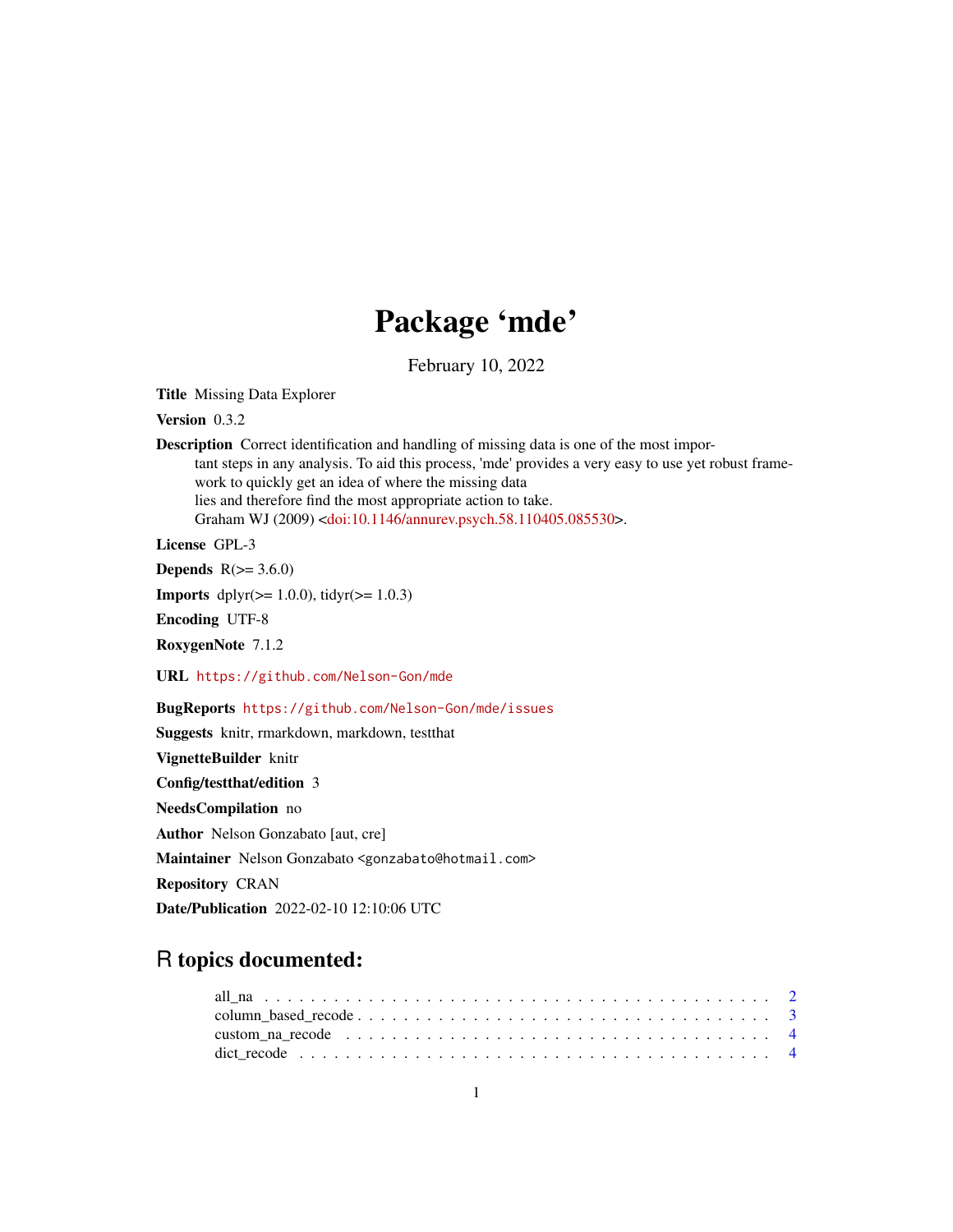#### <span id="page-1-0"></span>2 all\_na

|       | $drop\_na\_if$                                                                                                                                          | $\overline{7}$            |
|-------|---------------------------------------------------------------------------------------------------------------------------------------------------------|---------------------------|
|       | $drop_{\_}row_{\_}if \_ \ldots \_ \ldots \_ \ldots \_ \ldots \_ \ldots \_ \ldots \ldots \ldots \ldots \ldots \ldots \ldots \ldots \ldots \ldots \ldots$ | $\overline{\phantom{0}}8$ |
|       |                                                                                                                                                         | -9                        |
|       |                                                                                                                                                         | -9                        |
|       |                                                                                                                                                         |                           |
|       |                                                                                                                                                         |                           |
|       |                                                                                                                                                         |                           |
|       |                                                                                                                                                         |                           |
|       |                                                                                                                                                         |                           |
|       | $\text{recode\_as\_na\_for} \dots \dots \dots \dots \dots \dots \dots \dots \dots \dots \dots \dots \dots \dots \dots \dots \dots \dots$                |                           |
|       |                                                                                                                                                         |                           |
|       |                                                                                                                                                         |                           |
|       |                                                                                                                                                         |                           |
|       |                                                                                                                                                         |                           |
|       |                                                                                                                                                         |                           |
|       |                                                                                                                                                         |                           |
|       |                                                                                                                                                         |                           |
|       |                                                                                                                                                         |                           |
| Index |                                                                                                                                                         | 21                        |

all\_na *Checks that all values are NA*

# Description

This is a helper function to check if all column/vector values are NA

# Usage

 $all_na(x)$ 

# Arguments

x A vector or data.frame column

# Value

Boolean TRUE or FALSE depending on the nature of the column/vector

```
test <- data.frame(A=c(NA, 2), B= c(NA, NA))
all_na(test)
test_vec <- c("NA",NA,"nope")
test_numeric <- c(NA, 2)
all_na(test_vec)
all_na(test_numeric)
```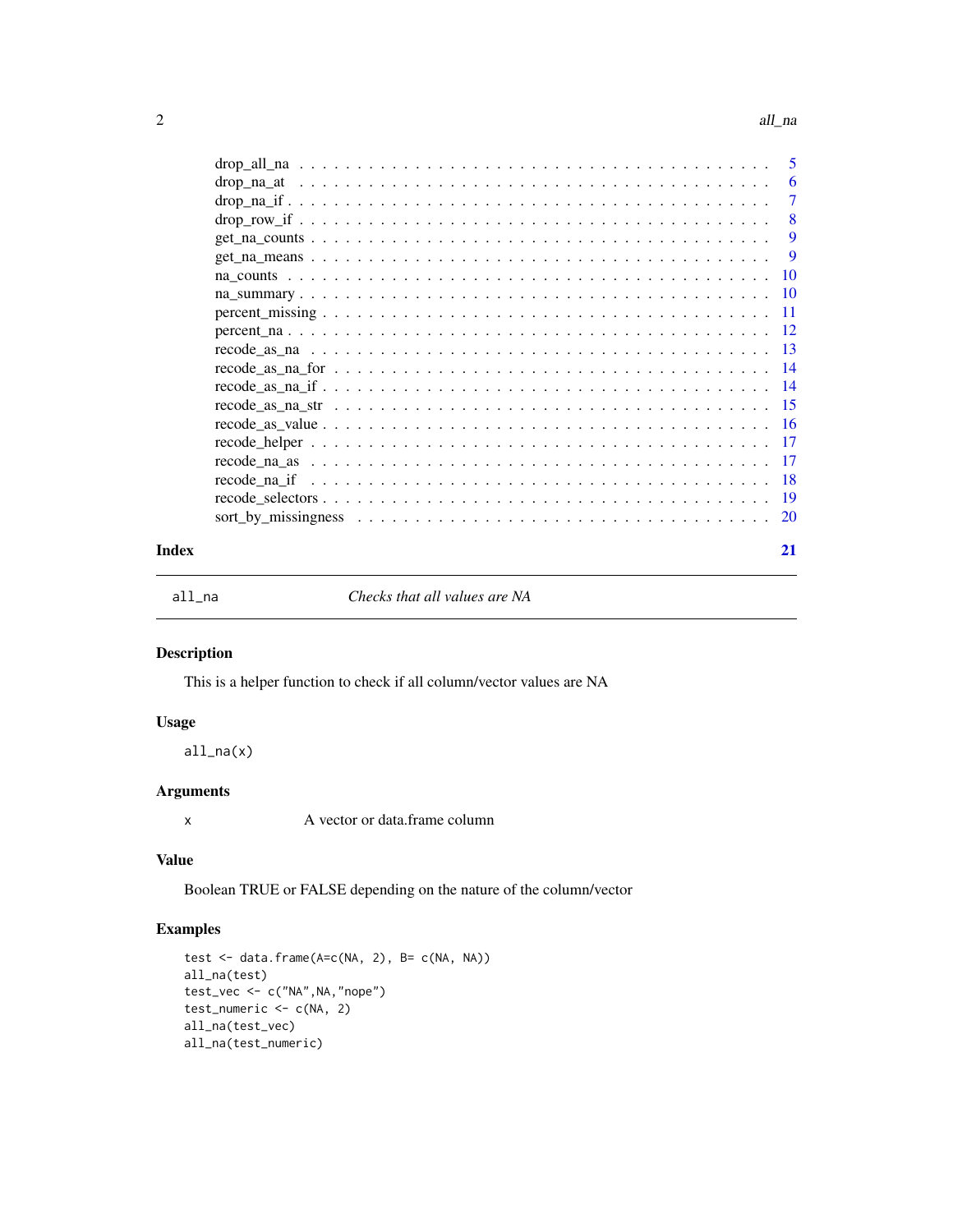<span id="page-2-0"></span>column\_based\_recode *Conditionally Recode NA values based on other Columns*

# Description

Recode NA as based on Other Columns

#### Usage

```
column_based_recode(
  df,
  criterion = "all_na",
  values_from = NULL,
  values_to = NULL,
  value = \theta,
  pattern_type = "contains",
 pattern = "Solar",
  case_sensitive = FALSE
)
```
# Arguments

| df           | A data frame object for which recoding is to be done.                                                     |
|--------------|-----------------------------------------------------------------------------------------------------------|
| criterion    | Currently supports one of all na or any na to index rows that are either all NA<br>or contain any NA.     |
| values_from  | Character. Name of column to get the original values from                                                 |
| values to    | Character New column name for the newly recoded values. Defaults to the same<br>name if none is supplied. |
| value        | The value to convert to 'NA'. We can for instance change " $n/a$ " to 'NA' or any<br>other value.         |
| pattern_type | One of contains', 'starts_with' or 'ends_with'.                                                           |
| pattern      | A character pattern to match                                                                              |
|              | case_sensitive Defaults to FALSE. Patterns are case insensitive if TRUE                                   |

#### Value

A 'data.frame' object with target 'NA' values replaced.

```
df <- structure(list(id = 40:43, v1 = c(NA, 1L, 1L, 1L), v2 = c(NA, 1L, 1L, 1L),
v3 = c(NA, 2L, NA, 1L),
test = c(1L, 2L, 1L, 3L), class = "data.frame", row.names = c(NA, -4L))
# recode test as 0 if all NA, return test otherwise
column_based_recode(df,values_from = "test", pattern_type = "starts_with", pattern="v")
```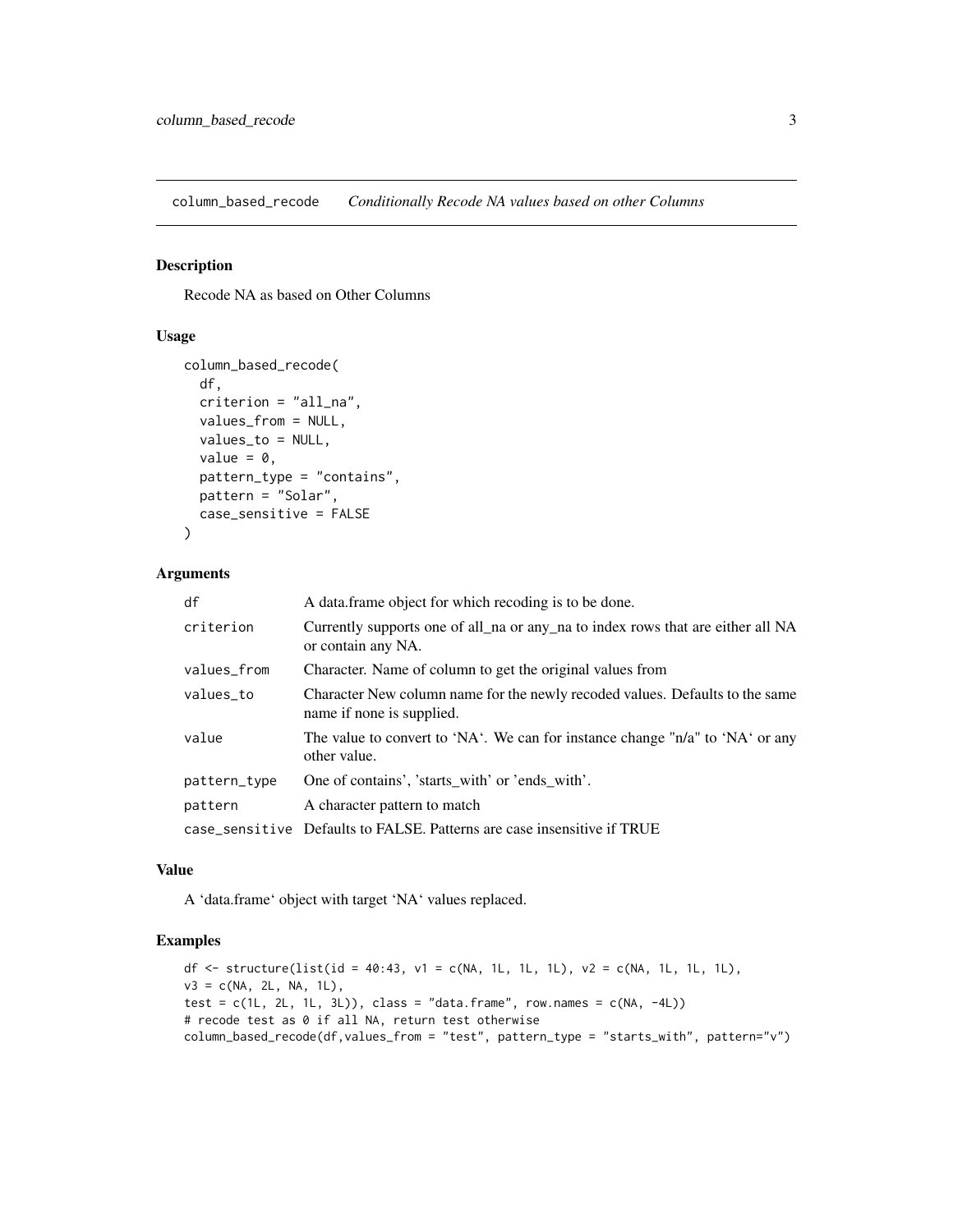<span id="page-3-0"></span>

Recode NA as another value using a function or a custom equation

# Usage

```
custom_na_recode(
  df,
  func = "mean",
 grouping_cols = NULL,
  across_columns = NULL
)
```
# Arguments

| df            | A valid R 'object' for which the percentage of missing values is required.                                                                                                                                                                                                                                                                                                                                                                                                                                                                                                                                                                                                                                                  |
|---------------|-----------------------------------------------------------------------------------------------------------------------------------------------------------------------------------------------------------------------------------------------------------------------------------------------------------------------------------------------------------------------------------------------------------------------------------------------------------------------------------------------------------------------------------------------------------------------------------------------------------------------------------------------------------------------------------------------------------------------------|
| func          | Function to use for the replacement e.g "mean". Defaults to mean.                                                                                                                                                                                                                                                                                                                                                                                                                                                                                                                                                                                                                                                           |
| grouping_cols | A character vector. If supplied, one can provide the columns by which to group<br>the data.                                                                                                                                                                                                                                                                                                                                                                                                                                                                                                                                                                                                                                 |
|               | across_columns A character vector specifying across which columns recoding should be done<br># use all columns head (custom_na_recode (airquality, func="mean")) # use only a<br>few columns head(custom_na_recode(airquality,func="mean",across_columns =<br>$c("Solar.R", "Ozone"))$ # use a function from another package #head(custom_na_recode(airquality,<br>func=dplyr::lead)) some_data <- data.frame(ID=c("A1","A1","A1","A2","A2",<br>"A2"), A=c(5,NA,0,8,3,4), B=c(10,0,0,NA,5,6),C=c(1,NA,NA,25,7,8)) # group-<br>ing head(custom_na_recode(some_data,func = "mean", grouping_cols = "ID",<br>$across\_columns = c("C", "A"))$ head(custom_na_recode(some_data,func = "mean",<br>grouping $\text{cols} = "ID")$ |

dict\_recode *Recode Missing Values Dictionary-Style*

# Description

Recode Missing Values Dictionary-Style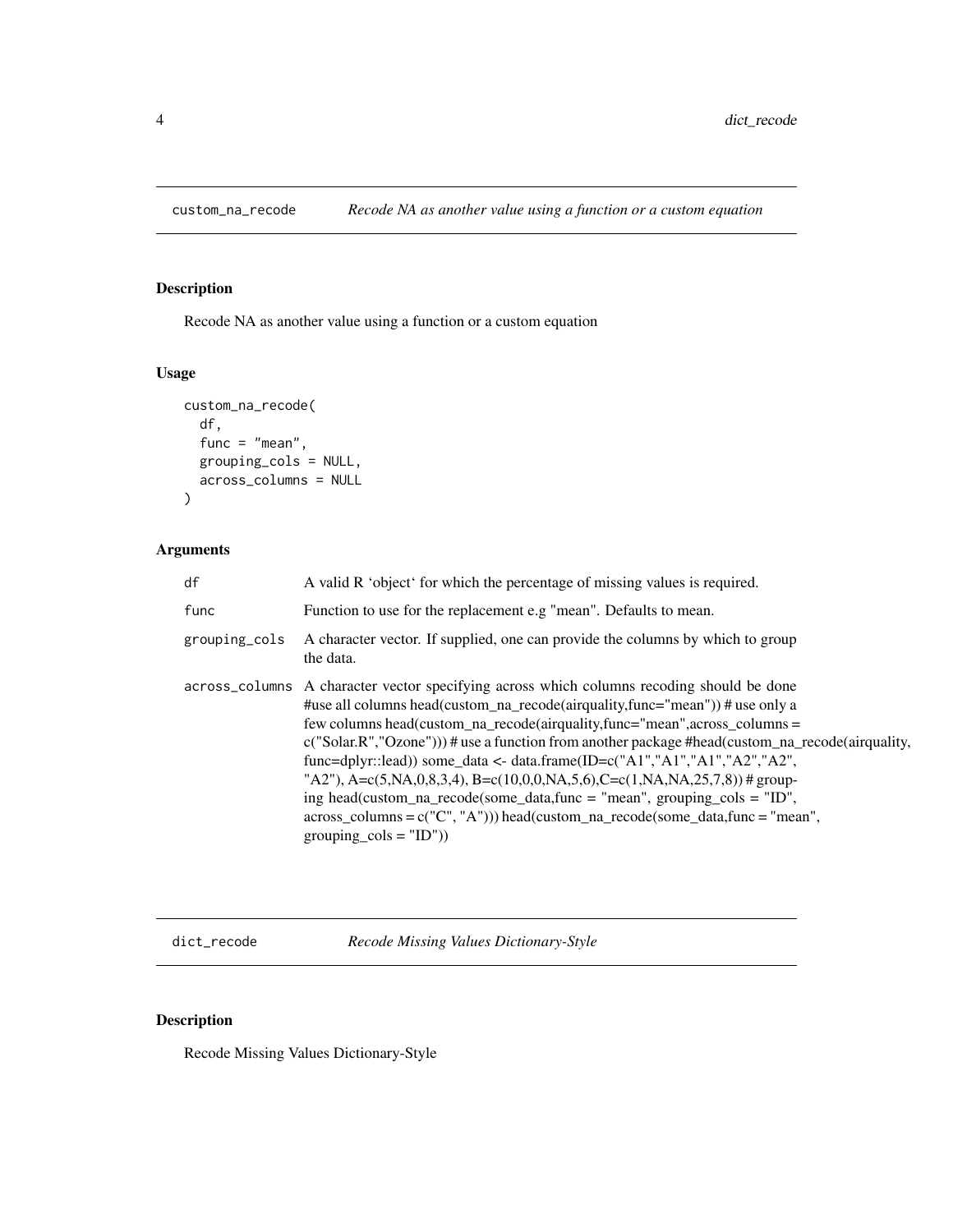# <span id="page-4-0"></span>drop\_all\_na 5

# Usage

```
dict_recode(
  df,
  use_func = "recode_na_as",
 pattern_type = "starts_with",
 patterns,
 values
)
```
#### Arguments

| df           | A data frame object for which recoding is to be done.                                          |
|--------------|------------------------------------------------------------------------------------------------|
| use_func     | Function to use for the recoding. One of the various 'recode_*' functions in<br>package 'mde'. |
| pattern_type | One of contains', 'starts with' or 'ends with'.                                                |
| patterns     | A vector containing patterns to use for pattern type                                           |
| values       | A vector containing values to match to the patterns vector                                     |

#### Value

A 'data.frame' object with replacements as required.

# Examples

```
head(dict_recode(airquality, pattern_type="starts_with",
patterns = c("Solar", "Ozone"), values = <math>c(190, 41),use_func="recode_as_na"))
head(dict_recode(airquality, pattern_type="starts_with",
patterns = c("Solar", "Ozone"), values = c(42, 420),
use_func="recode_na_as"))
```
drop\_all\_na *Drop columns for which all values are NA*

#### Description

Drop columns for which all values are NA

#### Usage

```
drop_all_na(df, grouping_cols = NULL)
```
#### Arguments

| df | A valid R 'object' for which the percentage of missing values is required.                                |
|----|-----------------------------------------------------------------------------------------------------------|
|    | grouping cols A character vector. If supplied, one can provide the columns by which to group<br>the data. |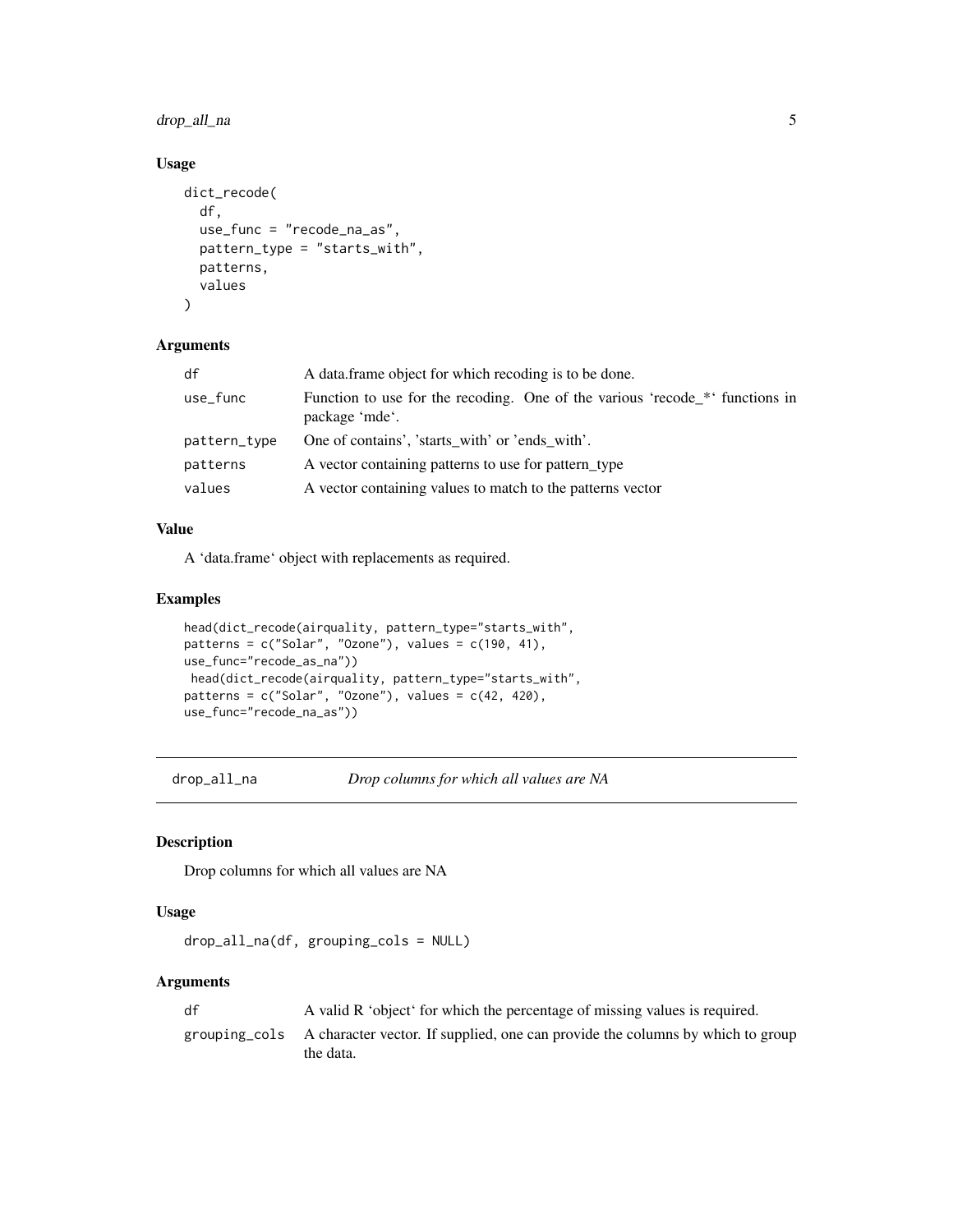# Examples

```
test <- data.frame(ID= c("A","A","B","A","B"), Vals = c(rep(NA,4),2))
test2 <- data.frame(ID= c("A","A","B","A","B"), Vals = rep(NA, 5))
# drop columns where all values are NA
drop_all_na(test2)
# drop NAs only if all are NA for a given group, drops group too.
drop_all_na(test, "ID")
```
drop\_na\_at *Drop missing values at columns that match a given pattern*

# Description

Provides a simple yet efficient way to drop missing values("NA"s) at columns that match a given pattern.

#### Usage

```
drop_na_at(
  df,
 pattern_type = "contains",
 pattern = NULL,
 case_sensitive = FALSE,
  ...
\lambda
```
#### Arguments

| df           | A data frame object                                                                         |
|--------------|---------------------------------------------------------------------------------------------|
| pattern_type | One of "contains", "ends with" or "starts with"                                             |
| pattern      | The type of pattern to use when matching the pattern_type. The pattern is case<br>sensitive |
|              | case_sensitive Defaults to FALSE. Patterns are case insensitive if TRUE                     |
| $\cdot$      | Other params to other methods                                                               |

# Value

A data.frame object containing only columns that match the given pattern with the missing values removed.

```
head(drop_na_at(airquality,pattern_type = "starts_with","O"))
```
<span id="page-5-0"></span>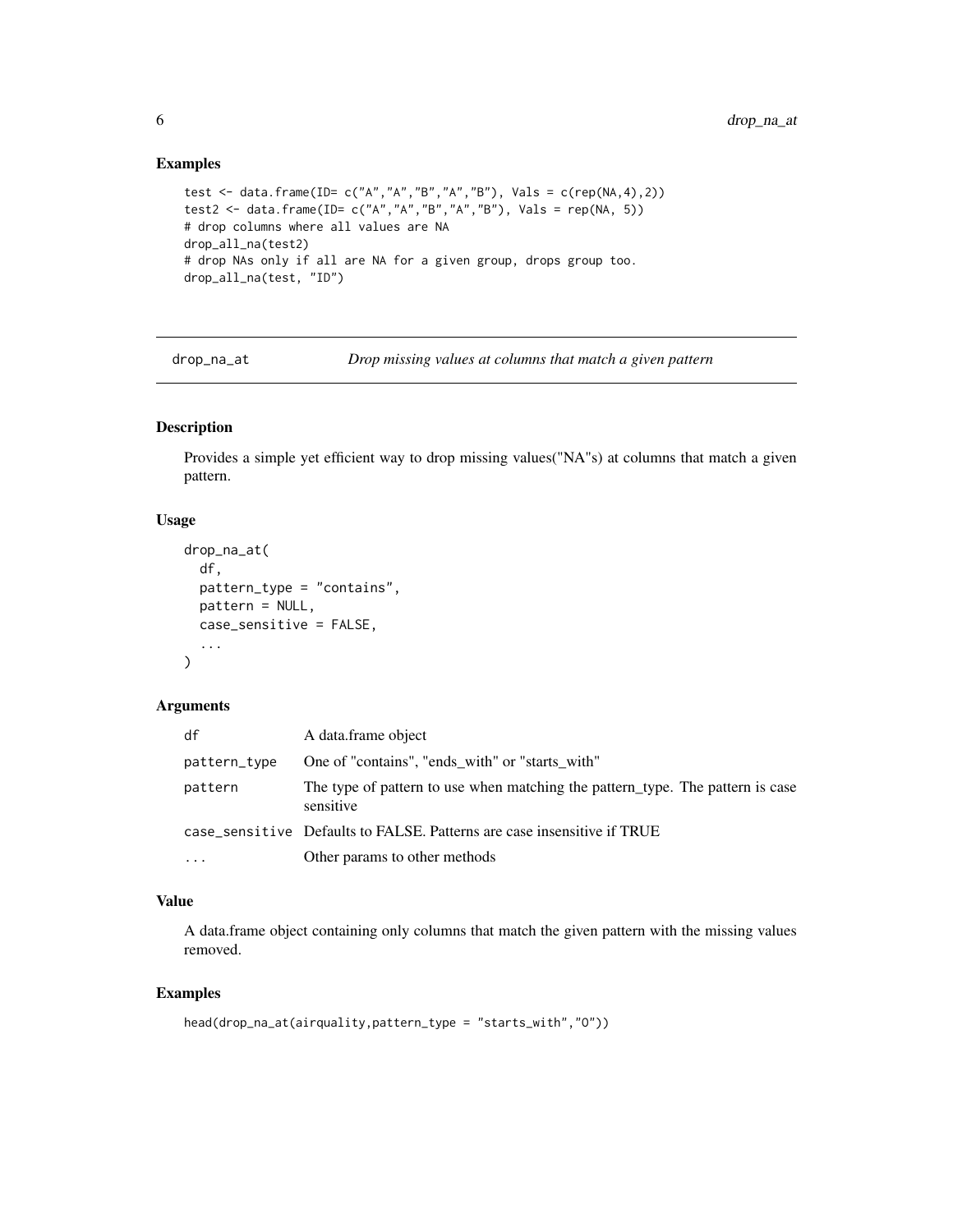<span id="page-6-0"></span>

"drop\_na\_if" provides a simple way to drop columns with missing values if they meet certain criteria/conditions.

# Usage

```
drop_na_if(
  df,
  sign = "gteq",
 percent_na = 50,
 keep_columns = NULL,
  grouping_cols = NULL,
  target_columns = NULL,
  ...
)
```
# Arguments

| df            | A data frame object                                                                                                                                 |
|---------------|-----------------------------------------------------------------------------------------------------------------------------------------------------|
| sign          | Character. One of gteq, lteq, lt, gt or eq which refer to greater than $gt)$ or equal $eq)$<br>or less than $(1t)$ or equal to $(eq)$ respectively. |
| percent_na    | The percentage to use when dropping columns with missing values                                                                                     |
| keep_columns  | Columns that should be kept despite meeting the target percent_na criterion(criteria)                                                               |
| grouping_cols | For dropping groups that meet a target criterion of percent missingness.                                                                            |
|               | target_columns If working on grouped data, drop all columns that meet target or only a specific<br>column.                                          |
| $\cdots$      | Other arguments to "percent_missing"                                                                                                                |

# Value

A data.frame object with columns that meet the target criteria dropped.

# See Also

[percent\\_missing](#page-10-1)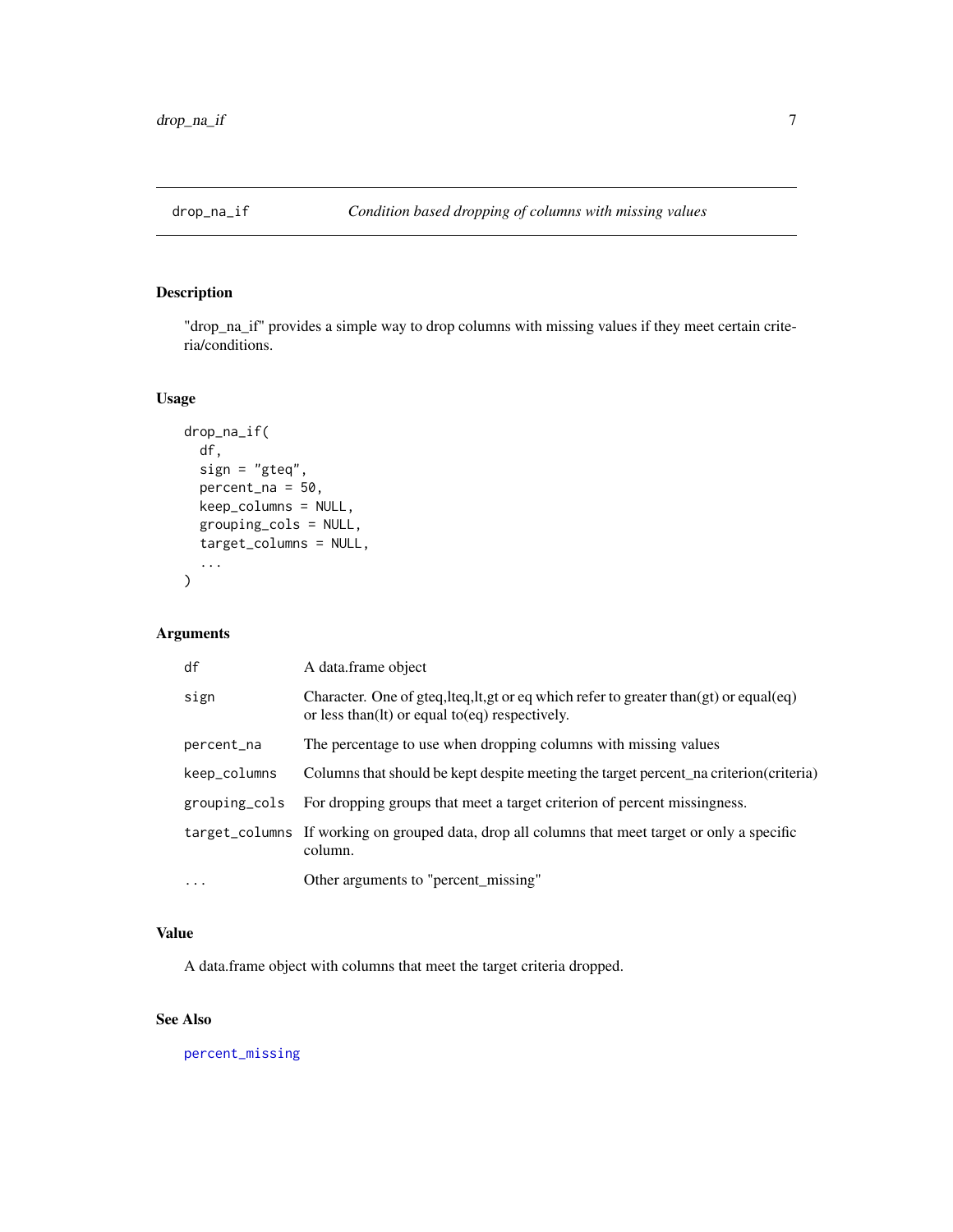#### Examples

```
head(drop_na_if(airquality, percent_na = 24))
#drop columns that have less tan or equal to 4%
head(drop_na_if(airquality,sign="lteq", percent_na = 4))
# Drop all except with greater than ie equal to 4% missing but keep Ozone
head(drop_na_if(airquality, sign="gteq",percent_na = 4,
keep_columns = "Ozone"))
# Drop groups that meet a given criterion
grouped_drop <- structure(list(ID = c("A", "A", "B", "A", "B"), Vals = c(4, NA,
NA, NA, NA), Values = c(5, 6, 7, 8, NA), row.names = c(NA, -5L),
class = "data.frame")
 drop_na_if(grouped_drop,percent_na = 67,grouping_cols = "ID")
```
drop\_row\_if *Conditionally drop rows based on percent missingness*

#### Description

Conditionally drop rows based on percent missingness

#### Usage

```
drop_{row\_if(df, sign = "gt", type = "count", value = 20, as_{percent} = TRUE)
```
#### Arguments

| df         | A data frame object                                                                                                                                 |
|------------|-----------------------------------------------------------------------------------------------------------------------------------------------------|
| sign       | Character. One of gteq, lteq, lt, gt or eq which refer to greater than $gt)$ or equal $eq)$<br>or less than $(1t)$ or equal to $(eq)$ respectively. |
| type       | One of either count or percent. Defaults to count                                                                                                   |
| value      | Value to use for the drop.                                                                                                                          |
| as_percent | Logical. If set to TRUE, percent na is treated as a percentage. Otherwise,<br>decimals (fractions) are used.                                        |

```
head(drop_row_if(airquality,sign = "gteq",
type = "percent",value=16, as_percent = TRUE))
# should give the same output as above.
head(drop_row_if(airquality, sign="gteq", type="percent",value = 0.15, as_percent=FALSE))
# Drop based on NA counts
df <- data.frame(A=1:5, B=c(1,NA,NA,2, 3), C= c(1,NA,NA,2,3))
drop_row_if(df, type="count",value=2,sign="eq")
```
<span id="page-7-0"></span>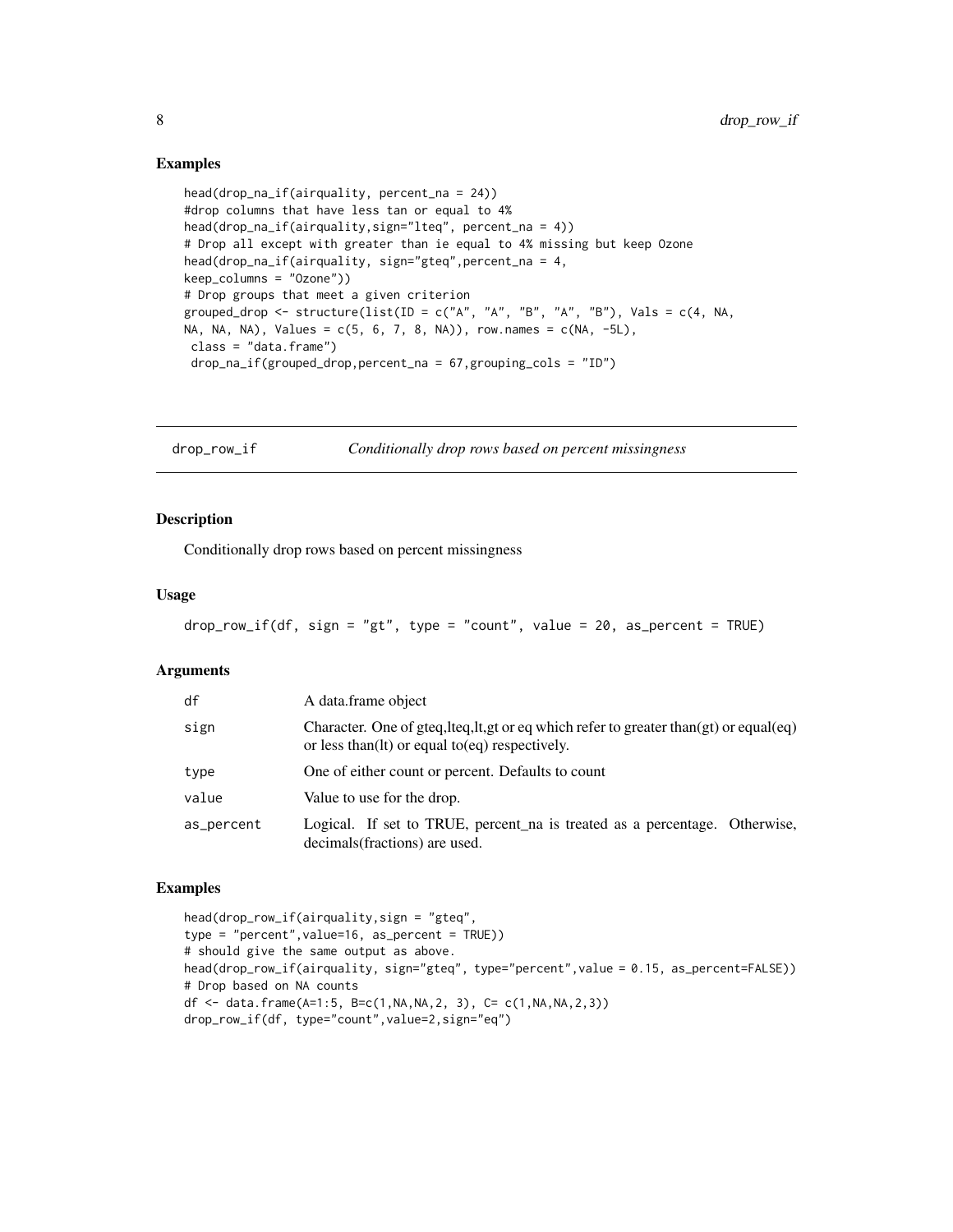<span id="page-8-1"></span><span id="page-8-0"></span>

This function takes a 'data.frame' object as an input and returns the corresponding 'NA' counts. 'NA' refers to R's builtin missing data holder.

#### Usage

```
get_na_counts(x, grouping_cols = NULL, exclude_cols = NULL)
```
#### Arguments

| A valid R 'object' for which 'na_counts' are needed.                                                      |
|-----------------------------------------------------------------------------------------------------------|
| grouping cols A character vector. If supplied, one can provide the columns by which to group<br>the data. |
| exclude_cols Columns to exclude from the analysis.                                                        |

#### Value

An object of the same type as 'x' showing the respective number of missing values. If grouped is set to 'TRUE', the results are returned by group.

# Examples

```
get_na_counts(airquality)
# Grouped counts
test \le data.frame(Subject = c("A","A","B","B"), res = c(NA,1,2,3),
ID = c("1", "1", "2", "2")get_na_counts(test,grouping_cols = c("ID", "Subject"))
```
get\_na\_means *Get mean missingness.*

#### Description

Get mean missingness.

# Usage

```
get_na_means(x, as_percent = TRUE)
```
#### Arguments

|            | A vector whose mean NA is required.                  |
|------------|------------------------------------------------------|
| as_percent | Boolean? Report means as percents, defaults to TRUE. |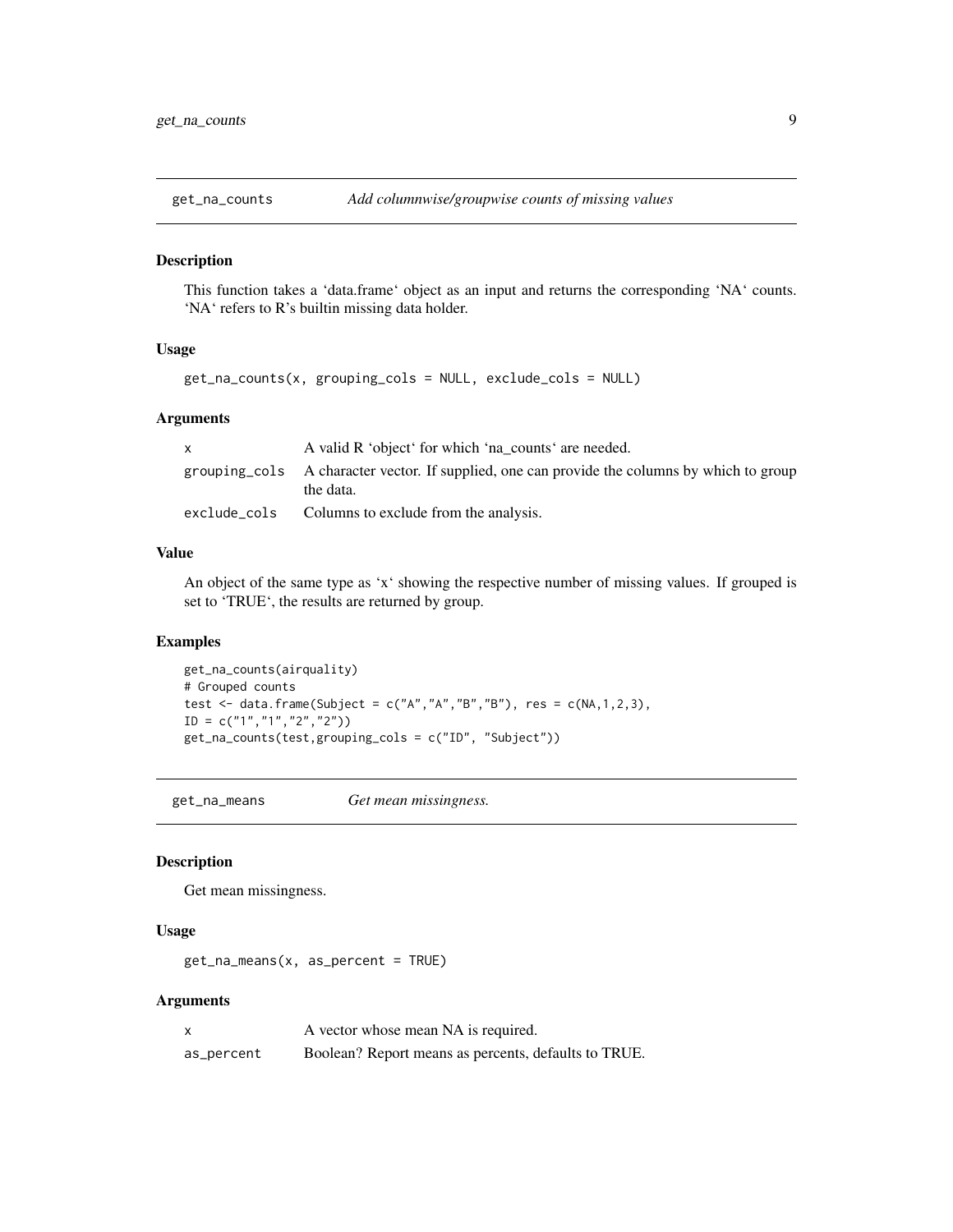# Examples

```
get_na_means(airquality)
```
na\_counts *Get NA counts for a given character, numeric, factor, etc.*

# Description

Get NA counts for a given character, numeric, factor, etc.

#### Usage

na\_counts(x)

#### Arguments

x A vector whose number of missing values is to be determined.

#### Examples

na\_counts(airquality\$Ozone)

na\_summary *An all-in-one missingness report*

#### Description

An all-in-one missingness report

#### Usage

```
na_summary(
 df,
  grouping_cols = NULL,
  sort_by = NULL,descending = FALSE,
  exclude_cols = NULL,
  pattern = NULL,
 pattern_type = NULL,
  regex_kind = "exclusion",
  round_to = NULL,
  reset_rownames = FALSE
\mathcal{E}
```
<span id="page-9-0"></span>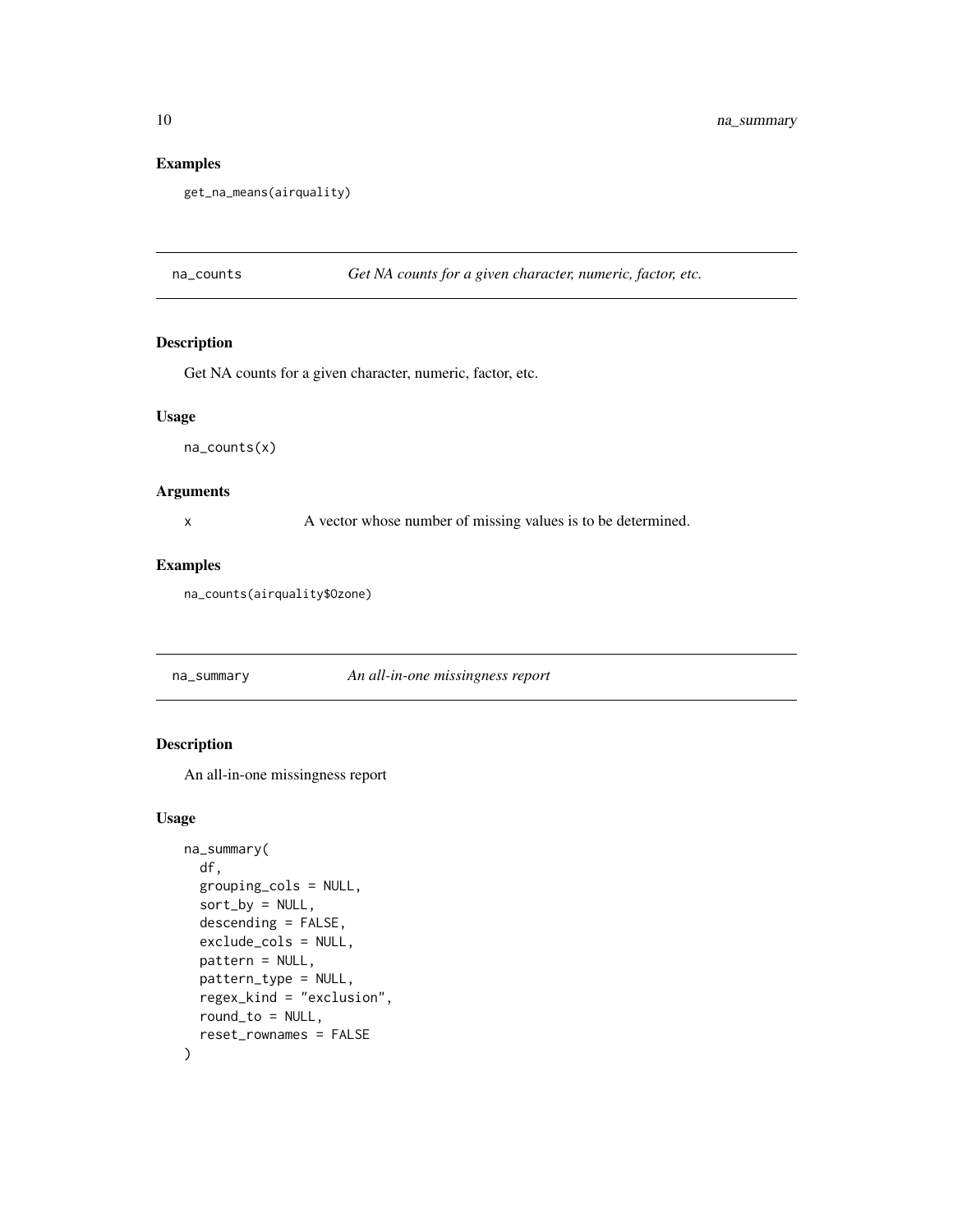#### <span id="page-10-0"></span>Arguments

| df             | A valid R 'object' for which the percentage of missing values is required.                                                      |
|----------------|---------------------------------------------------------------------------------------------------------------------------------|
| grouping_cols  | A character vector. If supplied, one can provide the columns by which to group<br>the data.                                     |
| sort_by        | One of counts or percents. This determines whether the results are sorted by<br>counts or percentages.                          |
| descending     | Logical. Should missing values be sorted in decreasing order ie largest to small-<br>est? Defaults to FALSE.                    |
| exclude_cols   | A character vector indicating columns to exclude when returning results.                                                        |
| pattern        | Pattern to use for exclusion or inclusion, column inclusion criteria.                                                           |
| pattern_type   | A regular expression type. One of "starts_with", "contains", or "regex". Defaults<br>to NULL. Only use for selective inclusion. |
| regex_kind     | One of inclusion or exclusion. Defaults to exclusion to exclude columns using<br>regular expressions.                           |
| round_to       | Number of places to round 2. Defaults to user digits option.                                                                    |
| reset_rownames | Should the rownames be reset in the output? defaults to FALSE                                                                   |

#### Examples

```
na_summary(airquality)
# grouping
test2 <- data.frame(ID= c("A","A","B","A","B"),Vals = c(rep(NA,4),"No"),
ID2 = c("E", "E", "D", "E", "D")df <- data.frame(A=1:5,B=c(NA,NA,25,24,53), C=c(NA,1,2,3,4))
na_summary(test2,grouping_cols = c("ID","ID2"))
# sort summary
na_summary(airquality,sort_by = "percent_missing",descending = TRUE)
na_summary(airquality,sort_by = "percent_complete")
# Include only via a regular expression
na_summary(mtcars, pattern_type = "contains",
pattern = "mpg|disp|wt", regex_kind = "inclusion")
na_summary(airquality, pattern_type = "starts_with",
pattern = "ozone", regex_kind = "inclusion")
# exclusion via a regex
na_summary(airquality, pattern_type = "starts_with",
pattern = "oz|Sol", regex_kind = "exclusion")
# reset rownames when sorting by variable
na_summary(df,sort_by="variable",descending=TRUE, reset_rownames = TRUE)
```
<span id="page-10-1"></span>percent\_missing *Column-wise missingness percentages*

#### Description

A convenient way to obtain percent missingness column-wise.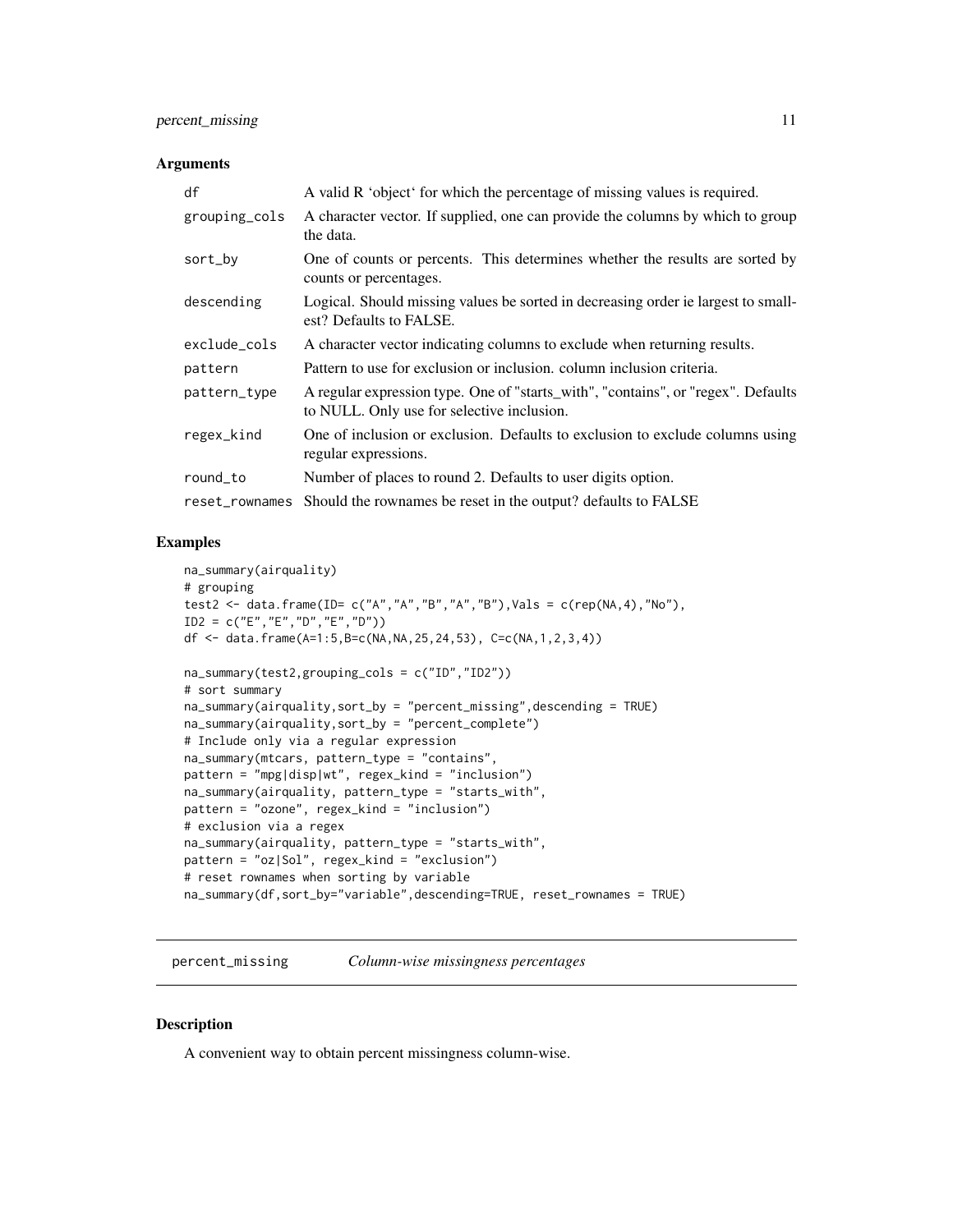#### <span id="page-11-0"></span>Usage

```
percent_missing(df, grouping_cols = NULL, exclude_cols = NULL)
```
#### Arguments

| df           | A valid R 'object' for which the percentage of missing values is required.                                |
|--------------|-----------------------------------------------------------------------------------------------------------|
|              | grouping cols A character vector. If supplied, one can provide the columns by which to group<br>the data. |
| exclude cols | A character vector indicating columns to exclude when returning results.                                  |

# Value

An object of the same class as x showing the percentage of missing values.

#### Examples

```
test <- data.frame(ID= c("A","B","A","B","A","B","A"),
Vals = c(NA, 25, 34, NA, 67, NA, 45))percent_missing(test,grouping_cols = "ID")
percent_missing(airquality)
percent_missing(airquality,exclude_cols = c("Day","Temp"))
```
percent\_na *percent missing but for vectors.*

# Description

percent missing but for vectors.

#### Usage

```
percent_na(x)
```
#### Arguments

x A vector whose mean NA is required.

#### Examples

percent\_na(airquality\$Ozone)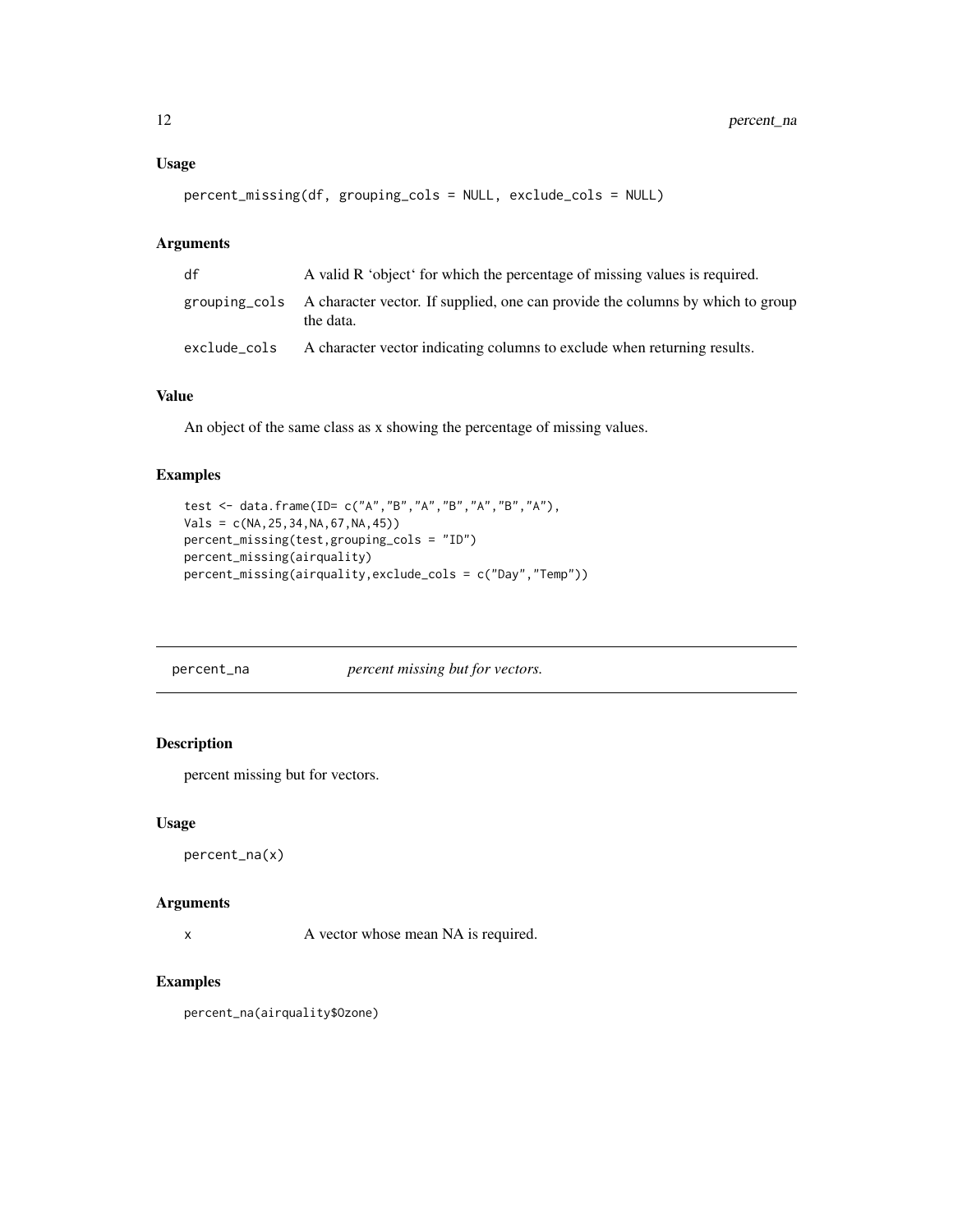<span id="page-12-1"></span><span id="page-12-0"></span>

This provides a convenient way to convert a number/value that should indeed be an "NA" to "NA". In otherwords, it converts a value to R's recognized NA.

#### Usage

```
recode_as_na(
  df,
  value = NULL,
  subset_cols = NULL,
  pattern_type = NULL,
 pattern = NULL,
  case_sensitive = FALSE,
  ...
)
```
# Arguments

| df           | A data frame object for which recoding is to be done.                                         |
|--------------|-----------------------------------------------------------------------------------------------|
| value        | The value to convert to 'NA'. We can for instance change "n/a" to 'NA' or any<br>other value. |
| subset_cols  | An optional character vector to define columns for which changes are required.                |
| pattern_type | One of contains', 'starts with' or 'ends with'.                                               |
| pattern      | A character pattern to match                                                                  |
|              | case_sensitive Defaults to FALSE. Patterns are case insensitive if TRUE                       |
|              | Other arguments to other functions                                                            |

#### Value

An object of the same class as x with values changed to 'NA'.

```
head(recode_as_na(airquality,value=c(67,118),pattern_type="starts_with",pattern="S|O"))
head(recode_as_na(airquality,value=c(41),pattern_type="ends_with",pattern="e"))
head(recode_as_na(airquality, value=41,subset_cols="Ozone"))
```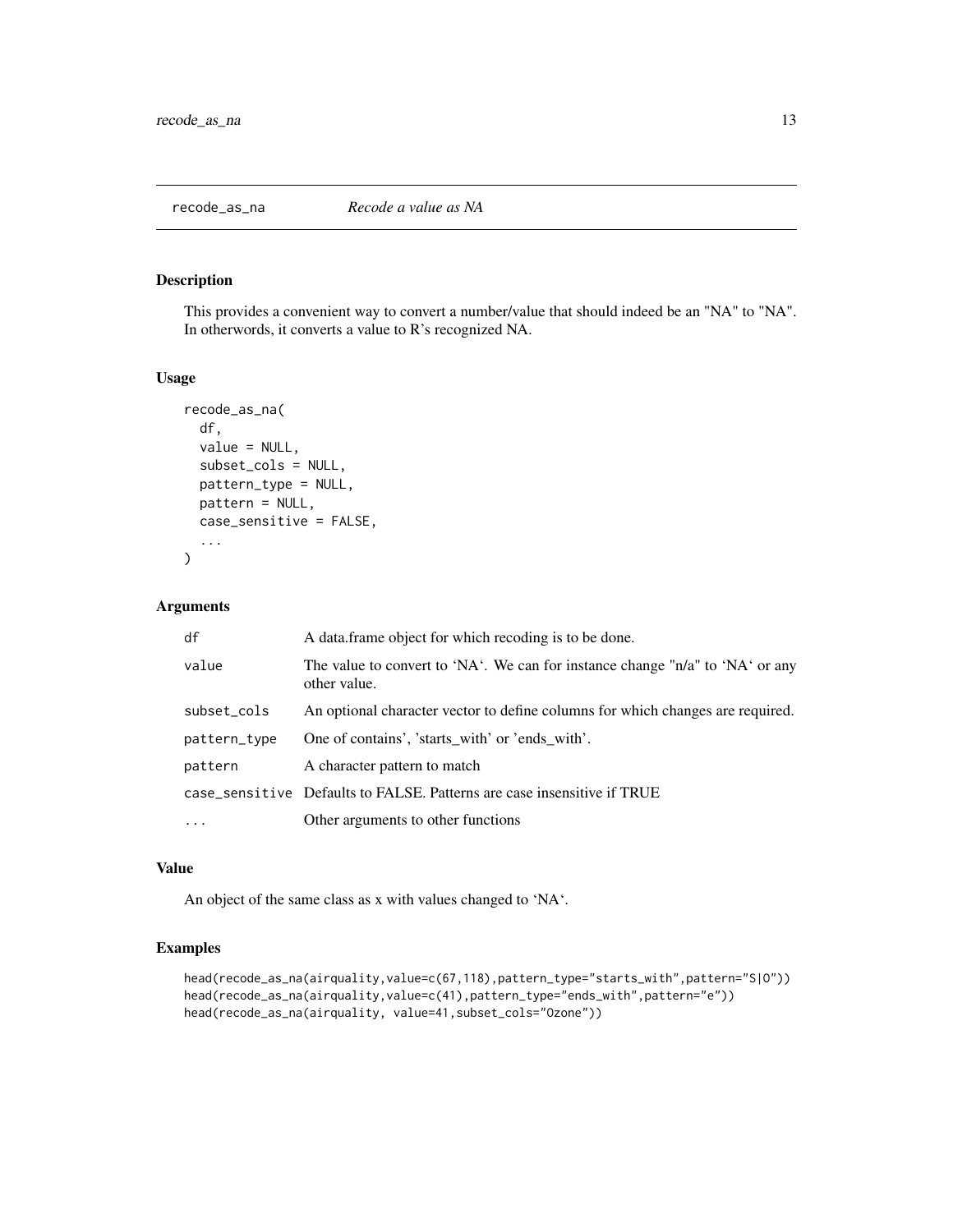<span id="page-13-0"></span>

Recode Values as NA if they meet defined criteria

# Usage

```
recode_as_na_for(df, criteria = "gt", value = 0, subset_cols = NULL)
```
#### Arguments

| df          | A data frame object to manipulate                                                                                  |
|-------------|--------------------------------------------------------------------------------------------------------------------|
| criteria    | One of gt, gteq, lt, lteq to define greater than, greater than or equal to, less than or<br>less than or equal to. |
| value       | The value to convert to 'NA'. We can for instance change "n/a" to 'NA' or any<br>other value.                      |
| subset_cols | An optional character vector for columns to manipulate.                                                            |

# Value

A data.frame object with the required changes.

# Examples

```
recode_as_na_for(airquality,value=36, criteria = "gteq",
subset_cols = c("Ozone","Solar.R"))
```
<span id="page-13-1"></span>recode\_as\_na\_if *Conditionally change all column values to NA*

# Description

Conditionally change all column values to NA

#### Usage

```
recode_as_na_if(df, sign = "gteq", percent_na = 50, keep_columns = NULL, ...)
```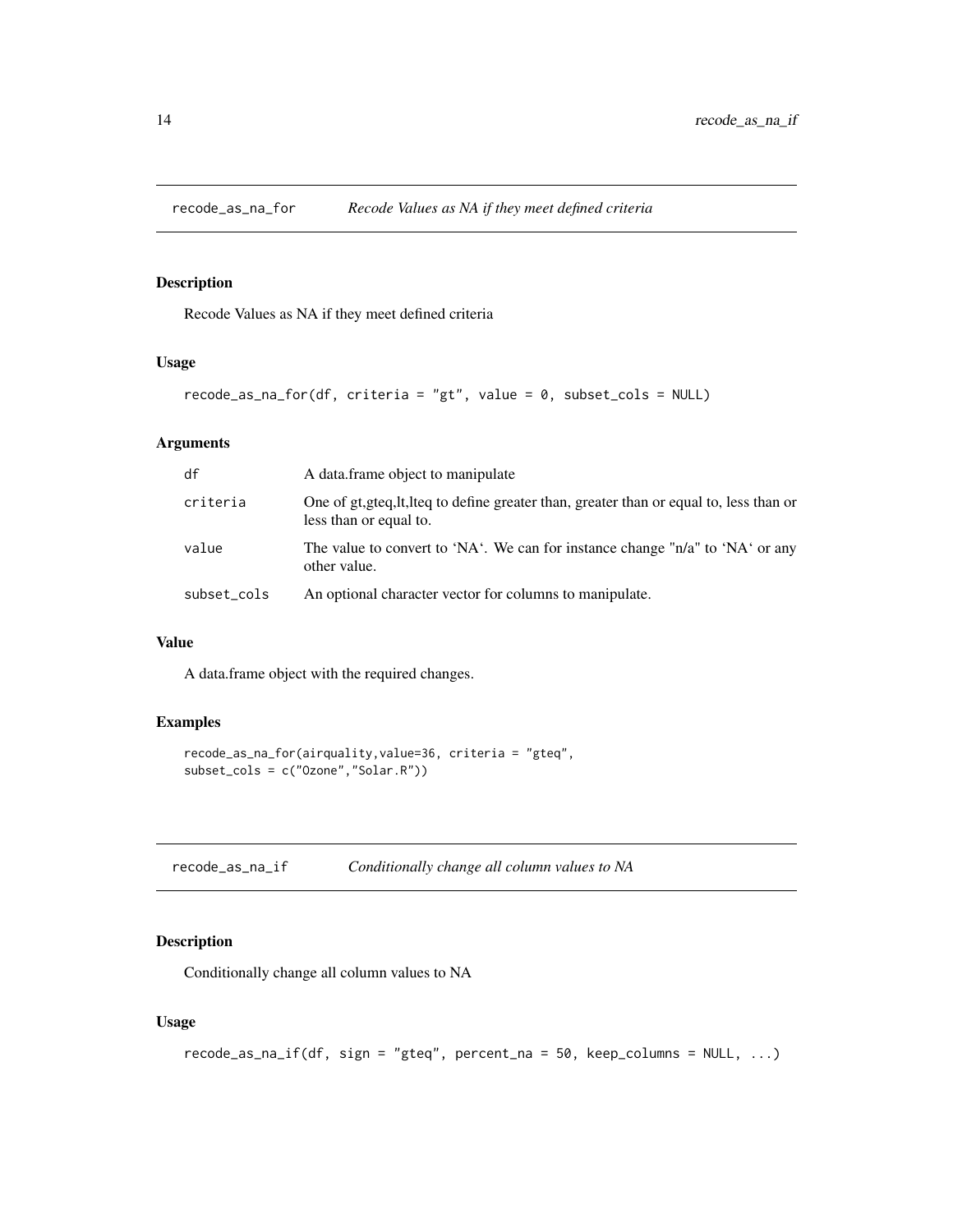#### <span id="page-14-0"></span>Arguments

| df           | A data frame object                                                                                                                             |
|--------------|-------------------------------------------------------------------------------------------------------------------------------------------------|
| sign         | Character. One of gteq, lteq, lt, gt or eq which refer to greater than(gt) or equal(eq)<br>or less than $(1t)$ or equal to $(eq)$ respectively. |
| percent_na   | The percentage to use when dropping columns with missing values                                                                                 |
| keep_columns | Columns that should be kept despite meeting the target percent na criterion (criteria)                                                          |
| $\cdots$     | Other arguments to "percent_missing"                                                                                                            |

#### Value

A 'data.frame' with the target columns populated with 'NA's.

# Examples

```
head(recode_as_na_if(airquality, sign="gt", percent_na=20))
```
recode\_as\_na\_str *Recode as NA based on string match*

# Description

Recode as NA based on string match

# Usage

```
recode_as_na_str(
  df,
  pattern_type = "ends_with",
  pattern = NULL,
  case_sensitive = FALSE,
  ...
\mathcal{L}
```
# Arguments

| df           | A data frame object                                                     |
|--------------|-------------------------------------------------------------------------|
| pattern_type | One of contains', 'starts with' or 'ends with'.                         |
| pattern      | A character pattern to match                                            |
|              | case_sensitive Defaults to FALSE. Patterns are case insensitive if TRUE |
|              | Other arguments to grepl                                                |

# See Also

[recode\\_as\\_na](#page-12-1) [recode\\_as\\_na\\_if](#page-13-1)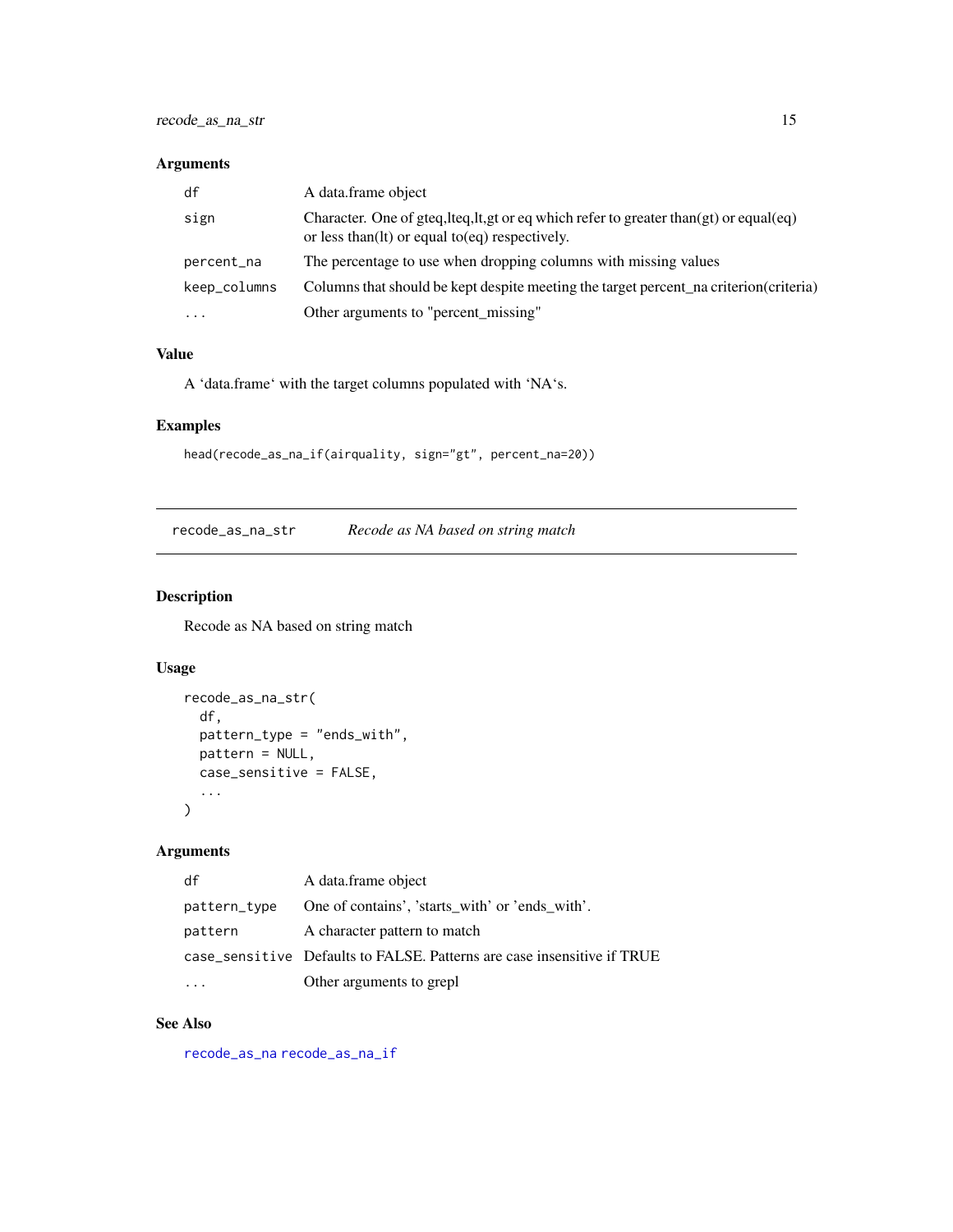#### Examples

```
partial_match <- data.frame(A=c("Hi","match_me","nope"), B=c(NA, "not_me","nah"))
# Replace all that end with "me" with NA
recode_as_na_str(partial_match,"ends_with","me")
# Do not recode, ie case-sensitive
recode_as_na_str(partial_match,"ends_with","ME", case_sensitive=TRUE)
```
recode\_as\_value *Recode a value as another value*

#### Description

This provides a convenient way to convert a number/value to another value.

#### Usage

```
recode_as_value(
  df,
  value = NULL,
  replacement_value = NULL,
  subset_cols = NULL,
 pattern_type = NULL,
 pattern = NULL,
  case_sensitive = FALSE,
  ...
\mathcal{L}
```
# Arguments

| df                         | A data frame object for which recoding is to be done.                          |
|----------------------------|--------------------------------------------------------------------------------|
| value<br>replacement_value | The value/vector of values to convert.                                         |
|                            | New value.                                                                     |
| subset_cols                | An optional character vector to define columns for which changes are required. |
| pattern_type               | One of contains', 'starts with' or 'ends with'.                                |
| pattern                    | A character pattern to match                                                   |
|                            | case_sensitive Defaults to FALSE. Patterns are case insensitive if TRUE        |
| $\ddots$ .                 | Other arguments to other functions                                             |

# Value

An object of the same class as x with values changed to 'NA'.

```
head(recode_as_value(airquality,
value=c(67,118),replacement=NA, pattern_type="starts_with",pattern="S|0"))
```
<span id="page-15-0"></span>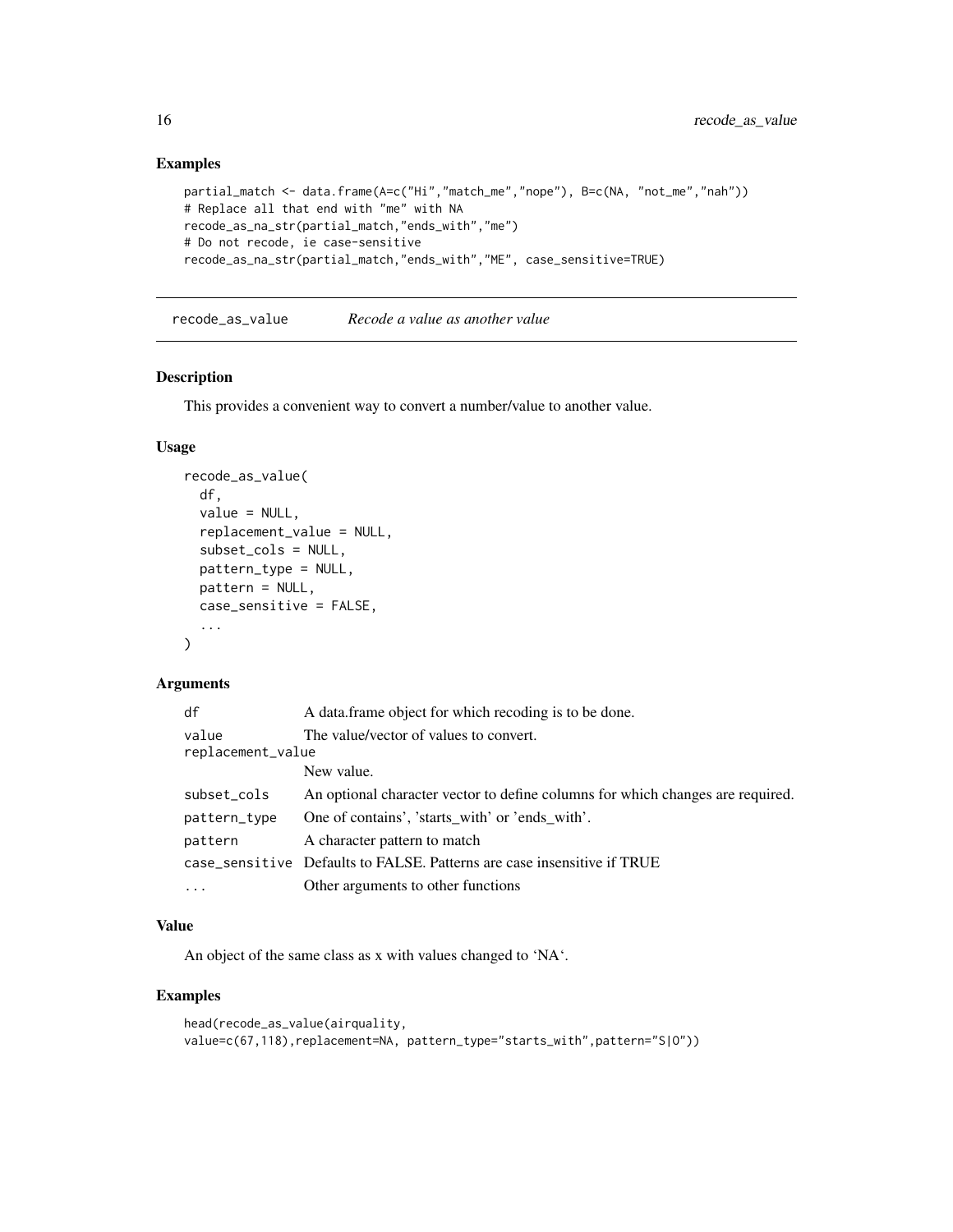<span id="page-16-0"></span>

Helper functions in package mde

# Usage

```
recode_helper(
  x,
  pattern_type = NULL,
  pattern = NULL,
  original_value,
  new_value,
  case_sensitive = FALSE,
  ...
\overline{\phantom{a}}
```
# Arguments

| X                               | A data.frame object                                                     |
|---------------------------------|-------------------------------------------------------------------------|
| pattern_type                    | One of contains', 'starts_with' or 'ends_with'.                         |
| pattern                         | A character pattern to match                                            |
| original_value Value to replace |                                                                         |
| new_value                       | Replacement value.                                                      |
|                                 | case_sensitive Defaults to FALSE. Patterns are case insensitive if TRUE |
|                                 | Other arguments to other functions                                      |

recode\_na\_as *Replace missing values with another value*

# Description

This provides a convenient way to recode "NA" as another value for instance "NaN", "n/a" or any other value a user wishes to use.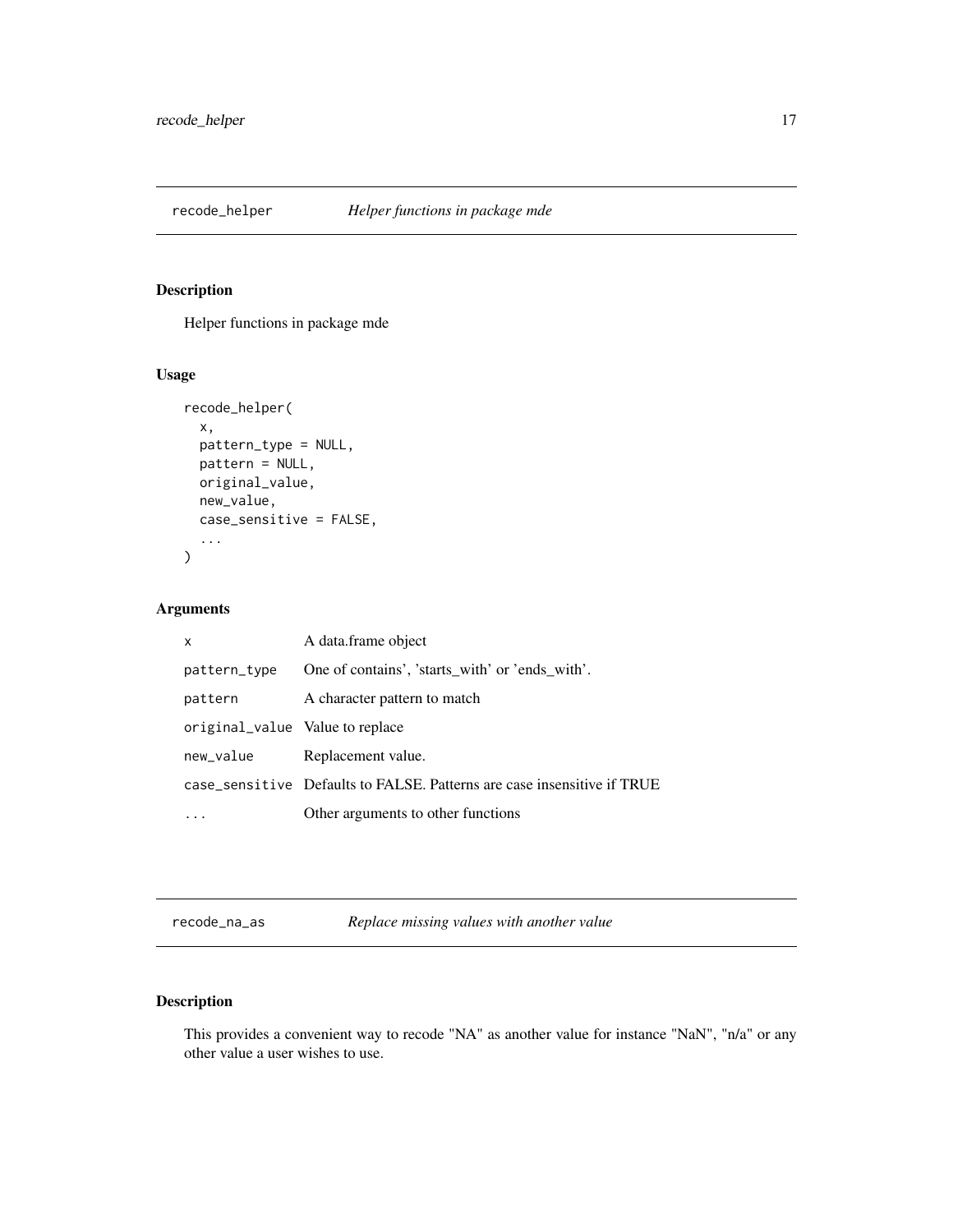#### Usage

```
recode_na_as(
  df,
  value = 0,
  subset_cols = NULL,
 pattern_type = NULL,
 pattern = NULL,
 case_sensitive = FALSE,
  ...
)
```
# Arguments

| df           | A data frame object for which recoding is to be done.                                         |
|--------------|-----------------------------------------------------------------------------------------------|
| value        | The value to convert to 'NA'. We can for instance change "n/a" to 'NA' or any<br>other value. |
| subset_cols  | An optional character vector to define columns for which changes are required.                |
| pattern_type | One of contains', 'starts with' or 'ends with'.                                               |
| pattern      | A character pattern to match                                                                  |
|              | case_sensitive Defaults to FALSE. Patterns are case insensitive if TRUE                       |
| $\ddotsc$    | Other arguments to other functions                                                            |

#### Value

An object of the same type as x with NAs replaced with the desired value.

#### Examples

```
head(recode_na_as(airquality, "n/a"))
head(recode_na_as(airquality, subset_cols = "Ozone", value = "N/A"))
head(recode_na_as(airquality, value=0, pattern_type="starts_with",
pattern="Solar"))
```

| recode_na_if | Recode NA as another value with some conditions |  |  |
|--------------|-------------------------------------------------|--|--|
|--------------|-------------------------------------------------|--|--|

# Description

Recode NA as another value with some conditions

#### Usage

```
recode_na_if(df, grouping_cols = NULL, target_groups = NULL, replacement = 0)
```
<span id="page-17-0"></span>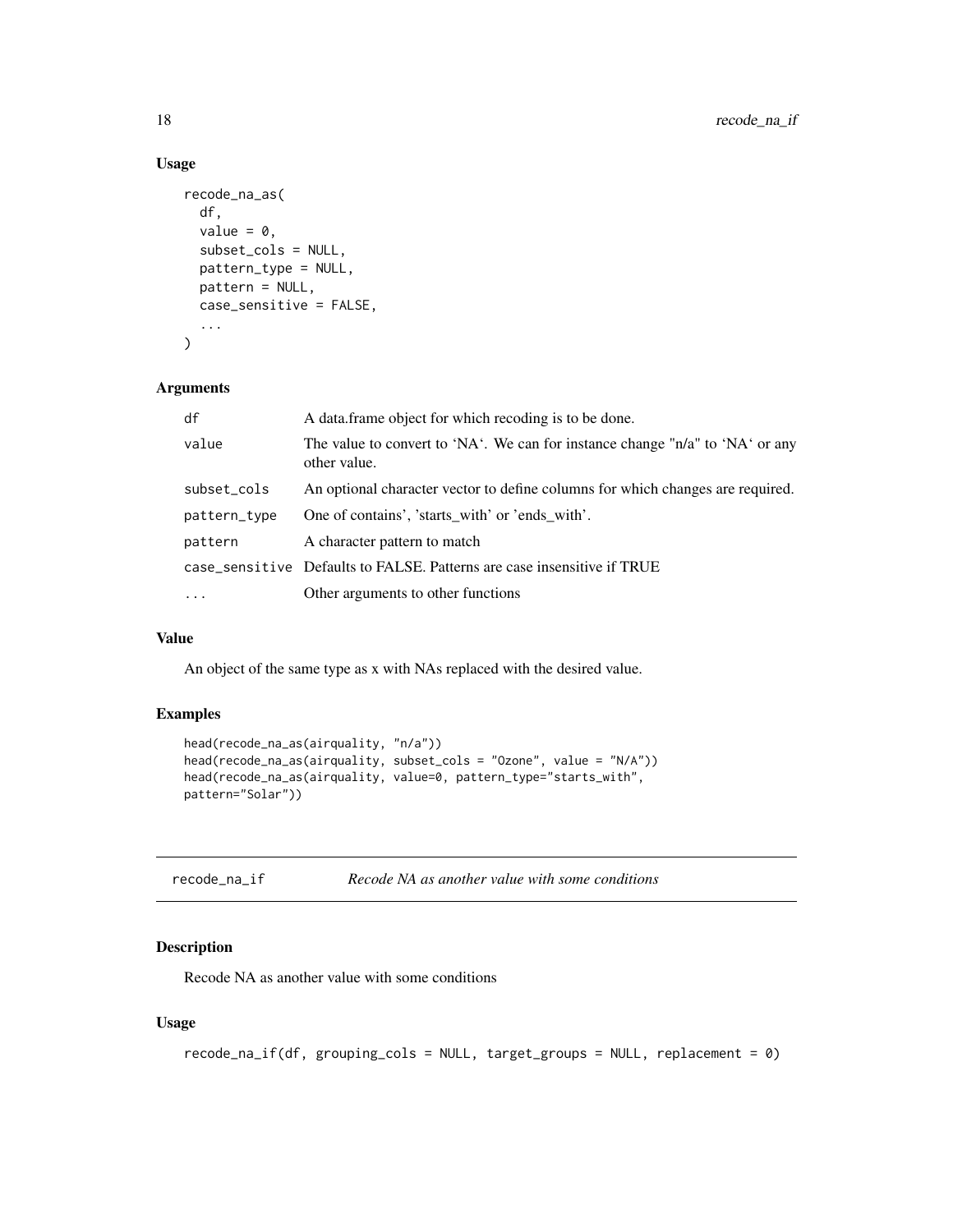# <span id="page-18-0"></span>recode\_selectors 19

#### Arguments

| df          | A data frame object with missing values                                                                |
|-------------|--------------------------------------------------------------------------------------------------------|
|             | grouping_cols Character columns to use for grouping the data                                           |
|             | target_groups Character Recode NA as if and only if the grouping column is in this vector of<br>values |
| replacement | Values to use to replace NAs for IDs that meet the requirements. Defaults to 0.                        |

#### Examples

```
some_data <- data.frame(ID=c("A1","A2","A3", "A4"),
A=c(5,NA,0,8), B=c(10,0,0,1),C=c(1,NA,NA,25))
# Replace NAs with 0s only for IDs in A2 and A3
recode_na_if(some_data,"ID",c("A2","A3"),replacement=0)
```
recode\_selectors *Helper functions in package mde*

# Description

Helper functions in package mde

# Usage

```
recode_selectors(
 x,
 column_check = TRUE,
 pattern_type = NULL,
 pattern = NULL,
 case_sensitive = FALSE,
  ...
\mathcal{L}
```
#### Arguments

| $\mathsf{x}$ | data.frame object                                                       |
|--------------|-------------------------------------------------------------------------|
| column_check | If TRUE, pattern search is performed columnwise. Defaults to FALSE.     |
| pattern_type | One of contains', 'starts with' or 'ends with'.                         |
| pattern      | A character pattern to match                                            |
|              | case_sensitive Defaults to FALSE. Patterns are case insensitive if TRUE |
|              | Other arguments to other functions                                      |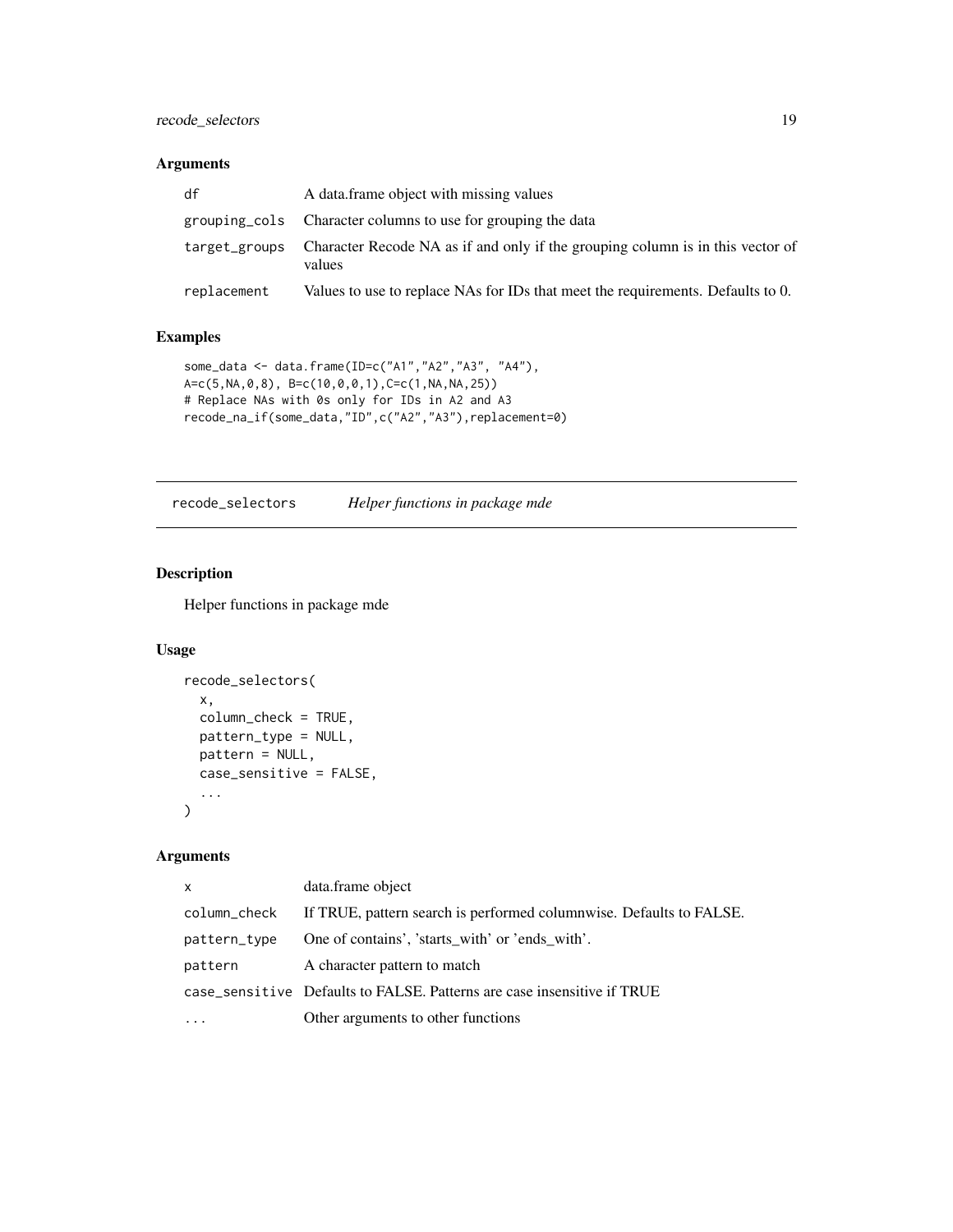<span id="page-19-0"></span>sort\_by\_missingness *Sort Variables according to missingness*

# Description

Provides a useful way to sort the variables(columns) according to their missingness.

# Usage

```
sort_by_missingness(df, sort_by = "counts", descending = FALSE, ...)
```
# Arguments

| df         | A data frame object                                                                                          |
|------------|--------------------------------------------------------------------------------------------------------------|
| sort_by    | One of counts or percents. This determines whether the results are sorted by<br>counts or percentages.       |
| descending | Logical. Should missing values be sorted in decreasing order ie largest to small-<br>est? Defaults to FALSE. |
| $\cdot$    | Other arguments to specific functions. See "See also below"                                                  |

# Value

A 'data.frame' object sorted by number/percentage of missing values

# See Also

[get\\_na\\_counts](#page-8-1) [percent\\_missing](#page-10-1)

```
sort_by_missingness(airquality, sort_by = "counts")
# sort by percents
sort_by_missingness(airquality, sort_by="percents")
# descending order
sort_by_missingness(airquality, descend = TRUE)
```